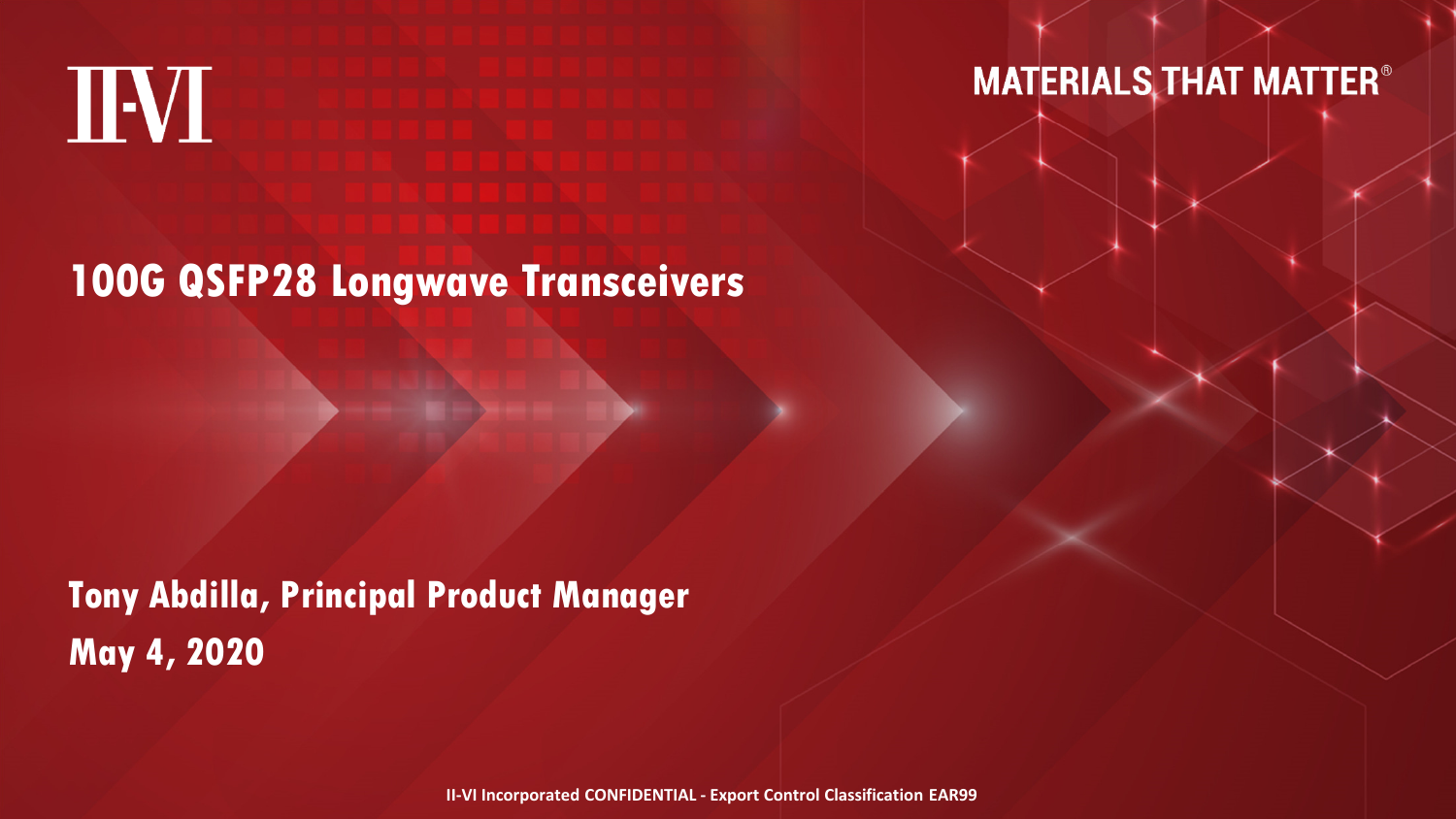### **Optical Connections in Hyperscale Data Centers**



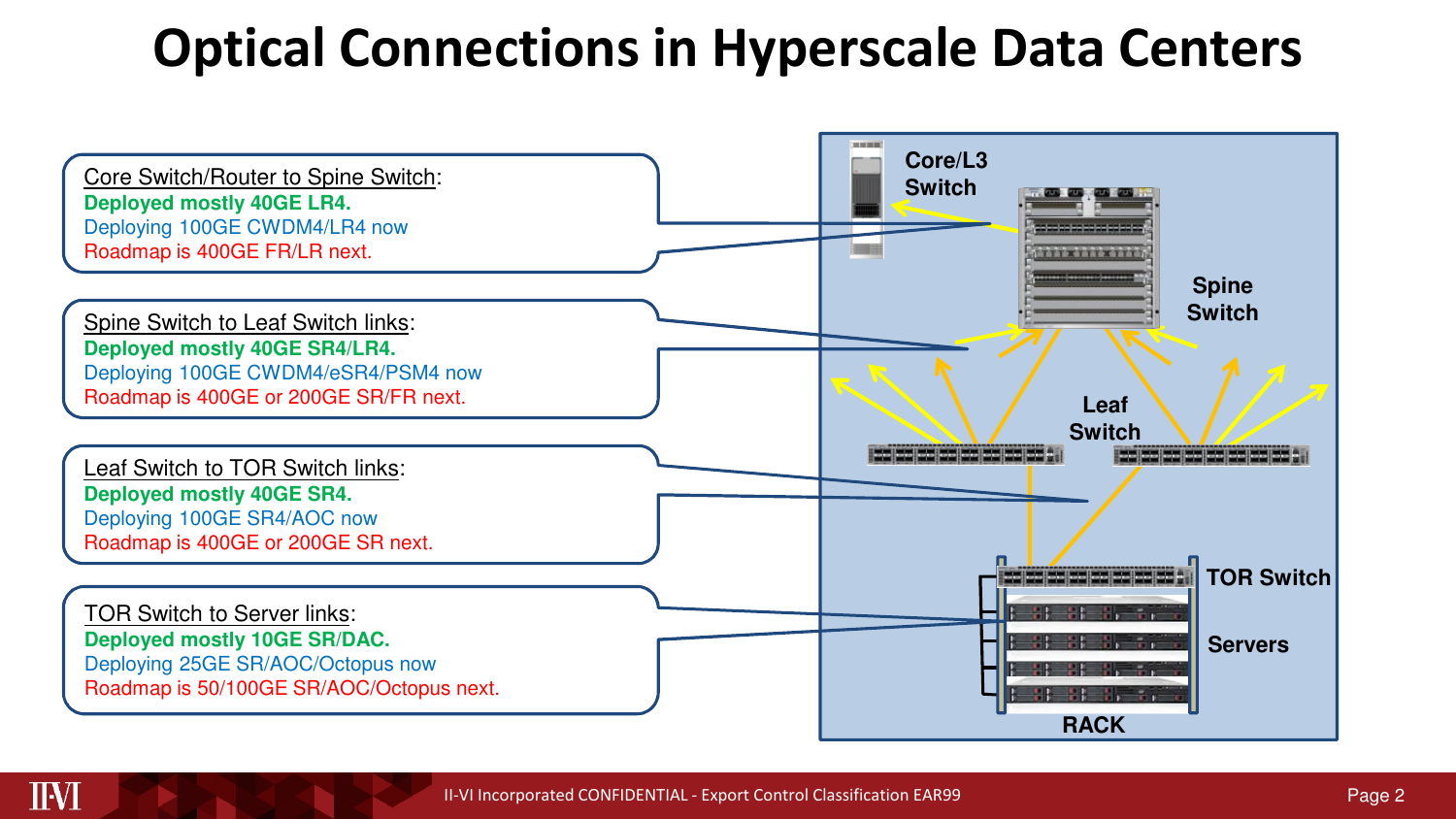### **II-VI 100G QSFP28 Product Portfolio for Data Centers**

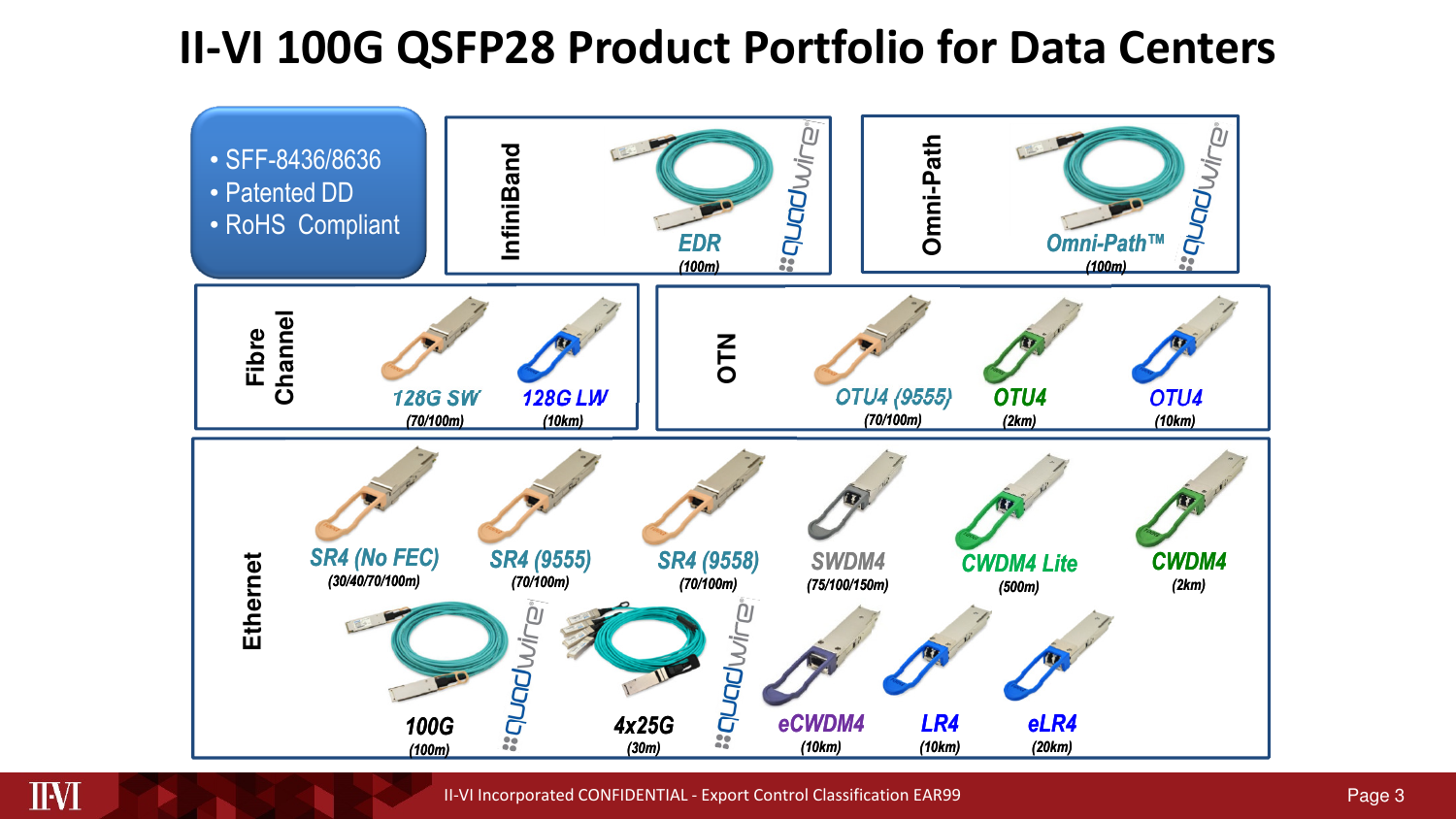### **100G Ethernet QSFP28 Finisar® Transceivers**

|             | <b>Parallel (MPO)</b>                                                                                                                                                                               | <b>Duplex (LC)</b>                                                                                                                                                                             |                                                                                  |
|-------------|-----------------------------------------------------------------------------------------------------------------------------------------------------------------------------------------------------|------------------------------------------------------------------------------------------------------------------------------------------------------------------------------------------------|----------------------------------------------------------------------------------|
| Multimode   | SR4/OTU4<br>70/100m<br>FTLC9551xEPM<br>SR4/OTU4/32G FC/wireless Gen 2<br>70/100m<br>FTLC9555xEPM<br>SR4 GEN3<br>70/100m<br>$\bullet$<br>FTLC9558REPM<br>No-FEC SR4<br>30/40/70/100m<br>FTLC9555NEPM | SWDM4<br>75/100/150m<br>FTLC9152RGPL                                                                                                                                                           | <b>Black = Production released</b><br>Blue = In development                      |
| Single Mode |                                                                                                                                                                                                     | LR4/OTU4<br>10km<br>FTLC1154xDPL<br>CWDM4<br>2km<br>FTLC1155RGPL<br>DR/FR<br>FTLC4351RJPL<br>eLR4 (4WDM-20)<br>20km (w/FEC)<br>FTLC1154RDPLA<br>eCWDM4 (4WDM-10)<br>10km<br>FTLC1155RGPLA<br>٠ | Multimode distances refer to OM3/OM4/OM5<br>Single mode distances refer to SMF28 |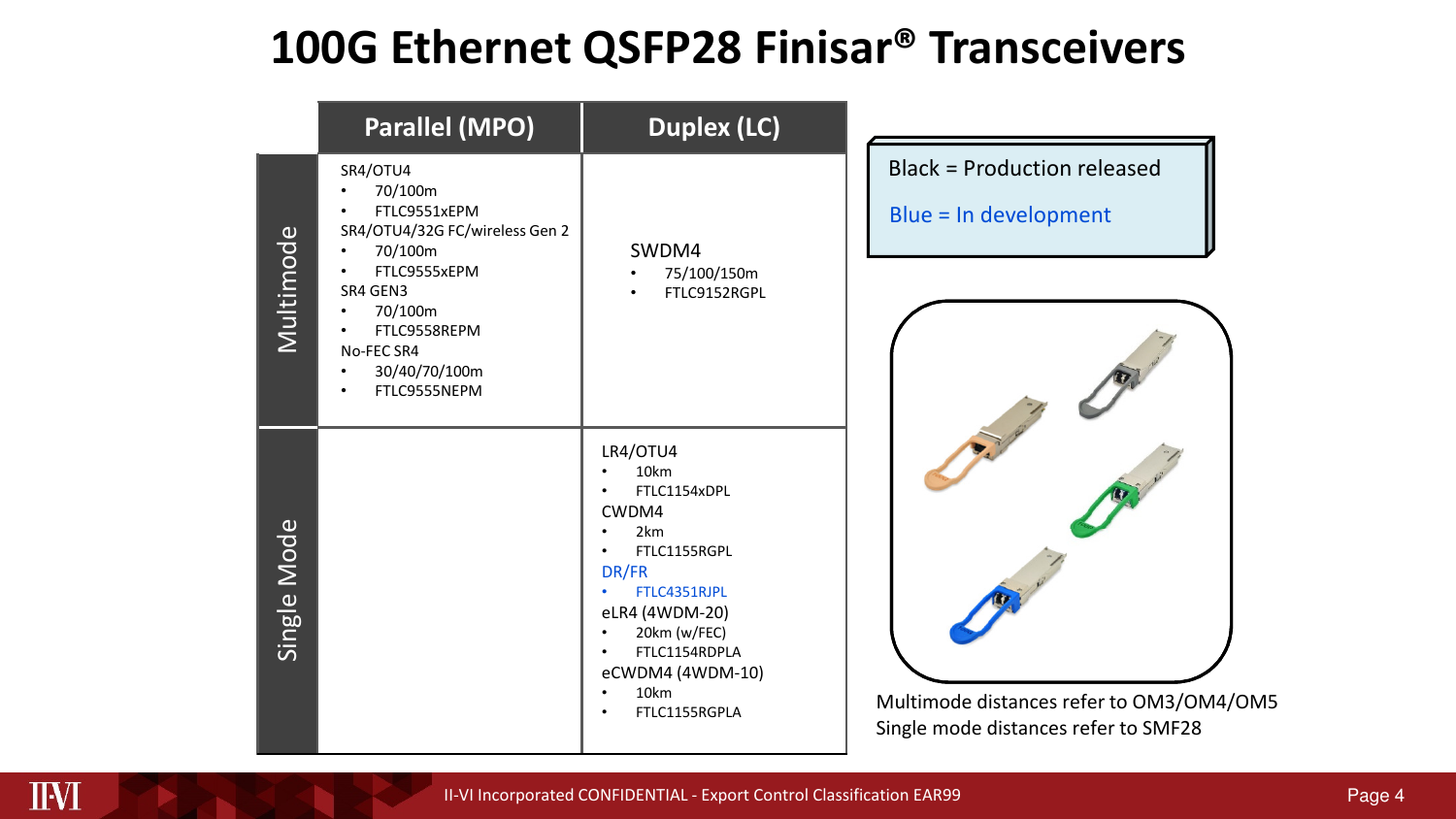## **QSFP28 100G CWDM4 Transceiver – GEN 2**

#### **FTLC1155RGPL**

**LC: 100G product family 1: DFB laser type, OOK EML/DML Tx - STD Rx 1: 4 optical channels (MUX/DEMUX) 5: QSFP28 form factor 5: Product Generation 2.0R: 103.1 Gb/s EthernetG: 4x25G CWDM P: Flat top (no heatsink), pull-tab releaseL: Straight LC receptacles**

**FT: Finisar transceiver**

#### **PRODUCT BASICS**

-

- QSFP28 module form factor, per SFF-8665  $\bullet$
- $\bullet$  Standard interfaces defined by IEEE 802.3bm & CWDM4 MSA
	- 4x25G/28G CWDM optical architecture per CWDM4 MSA
	- 4x25G/28G retimed electrical I/O (IEEE CAUI-4)
- $\bullet$ 2km reach on SMF (500m reach for Lite)
- $\bullet$ 5dB loss budget (Requires RS-FEC on host – same as 100GBASE-SR4)
- $\bullet$ Maximum power dissipation < 3.5W for Limited and C-Temp
- $\bullet$ Maximum power dissipation < 5W for E-Temp, I-Temp
- ٠ Operating case temperature ranges:
	- C-Temp: 0°C to 70°C
	- Lim Temp: 15C to 60°C
	- Ext Temp: -20C to 85°C
	- Ind Temp: -40C to 85°C
- Adaptive CTLE; I2C management interface (same as QSFP+)  $\bullet$

#### **COMPETITIVE ADVANTAGES**

- Finisar BH DFB and PIN arrays to ensure high quality optics  $\blacktriangle$
- $\bullet$ Very high volume manufacturing
- $\bullet$ Full digital diagnostics capability
- × Lower power consumption

#### **AVAILABILITY**

 Production Released (Ext. and Ind Temp Prod. Release May, 2020) •

|      |                 | <b>Temperature Range</b> |         |                                |  |  |
|------|-----------------|--------------------------|---------|--------------------------------|--|--|
|      |                 | <b>Standard</b>          | Limited | <b>I</b> Extended I Industrial |  |  |
|      | <b>Standard</b> |                          |         |                                |  |  |
| eacl | лe              |                          |         |                                |  |  |
|      | <b>Extended</b> |                          |         |                                |  |  |

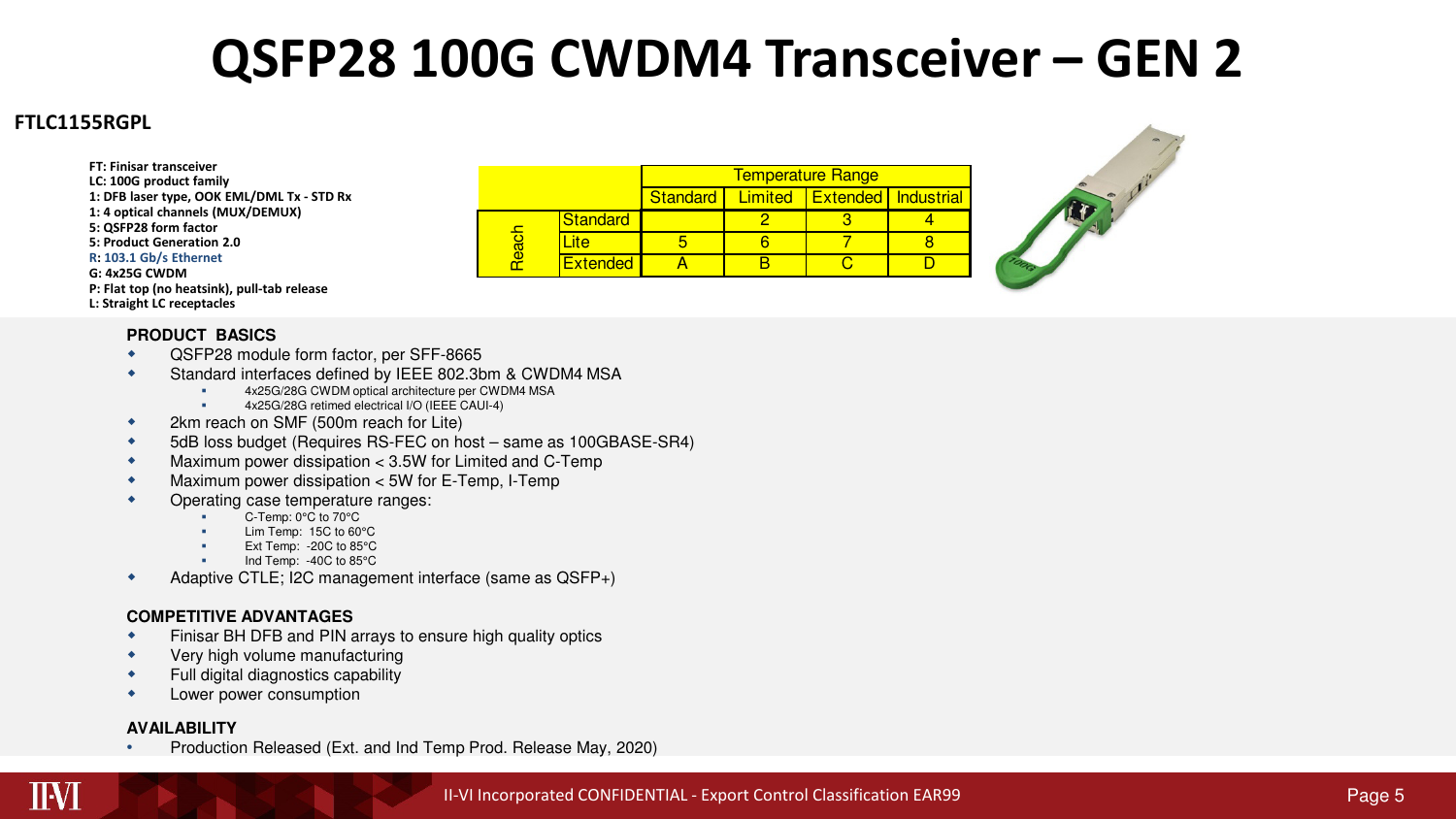# **QSFP28 100G CWDM4 Transceiver – GEN 3**

#### **FTLC1157RGPL**

**FT: Finisar transceiver**

- **LC: 100G product family**
- **1: DFB laser type, OOK EML/DML Tx - STD Rx**
- **1: 4 optical channels (MUX/DEMUX)**
- **5: QSFP28 form factor**
- **7: Product Generation 3.0**
- **R: 103.1 Gb/s Ethernet**
- **G: 4x25G CWDM**

#### **P: Flat top (no heatsink), pull-tab release**

#### **L: Straight LC receptacles**

#### **PRODUCT BASICS**

- QSFP28 module form factor, per SFF-8665 ٠
- $\bullet$  Standard interfaces defined by IEEE 802.3bm & CWDM4 MSA
	- 4x25G/28G CWDM optical architecture per CWDM4 MSA
	- 4x25G/28G retimed electrical I/O (IEEE CAUI-4)
- ٠ 2km reach on SMF (500m reach for Lite)
- $\blacklozenge$ 5dB loss budget

-

- $\bullet$ Requires RS-FEC on host – same as 100GBASE-SR4
- $\bullet$ Maximum power dissipation < 3.5W for Limited and C-Temp
- ٠ Operating case temperature ranges:
	- C-Temp: 0°C to 70°C
	- Lim Temp: 15C to 60°C
- I2C management interface (same as QSFP+) ٠

#### **COMPETITIVE ADVANTAGES**

- Finisar BH DFB and PIN arrays to ensure high quality optics ٠
- ٠ Very high volume manufacturing
- ٠ Full digital diagnostics capability
- ٠ Lower power consumption

#### **AVAILABILITY**

• Production Released •

|     |                 | <b>Temperature Range</b> |  |                             |  |  |
|-----|-----------------|--------------------------|--|-----------------------------|--|--|
|     |                 | <b>Standard</b>          |  | Limited Extended Industrial |  |  |
|     | <b>Standard</b> |                          |  |                             |  |  |
| ead | лe              |                          |  |                             |  |  |
|     | <b>Extended</b> |                          |  |                             |  |  |

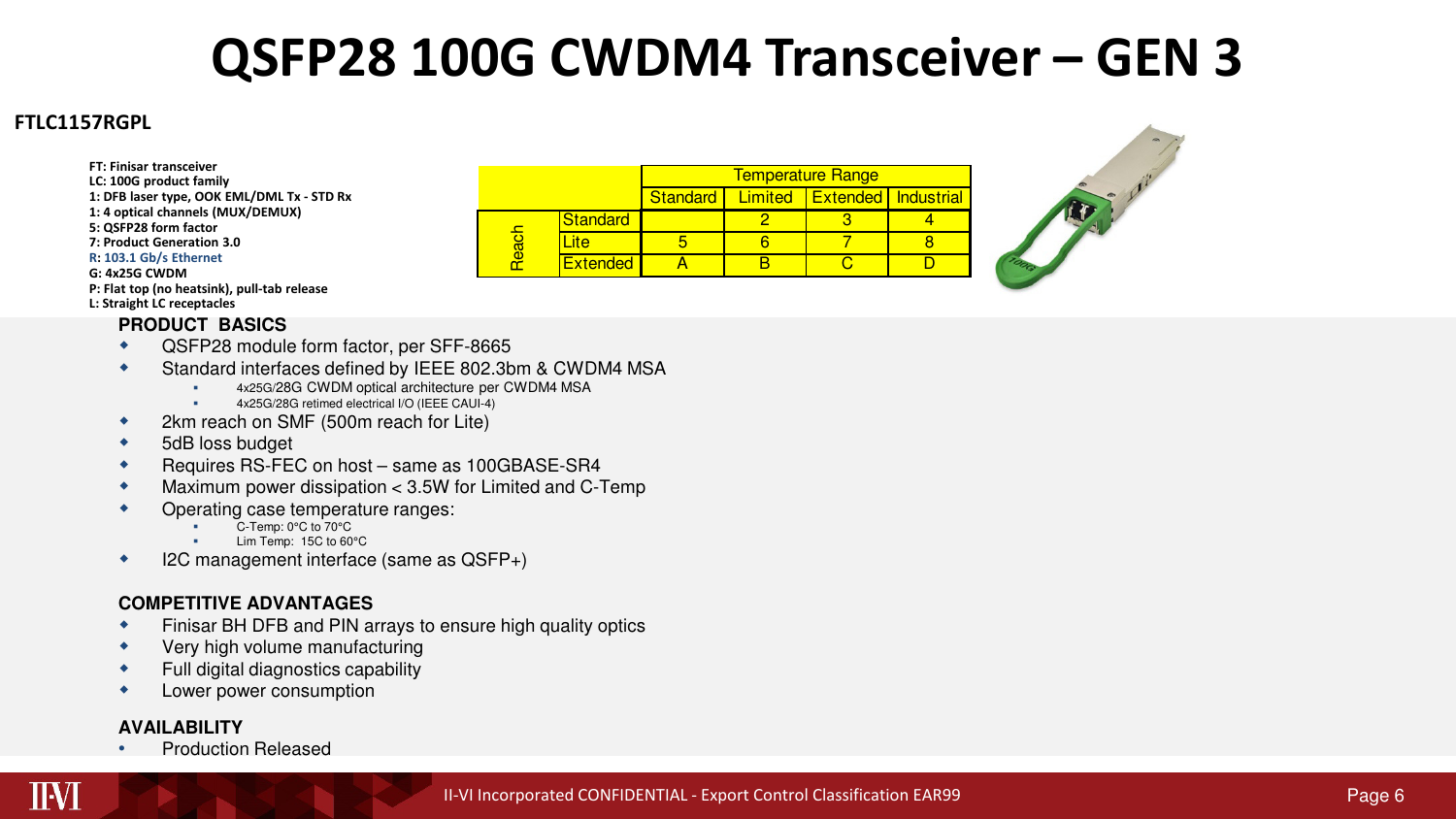### **QSFP28 CWDM4 High-Level Roadmap**



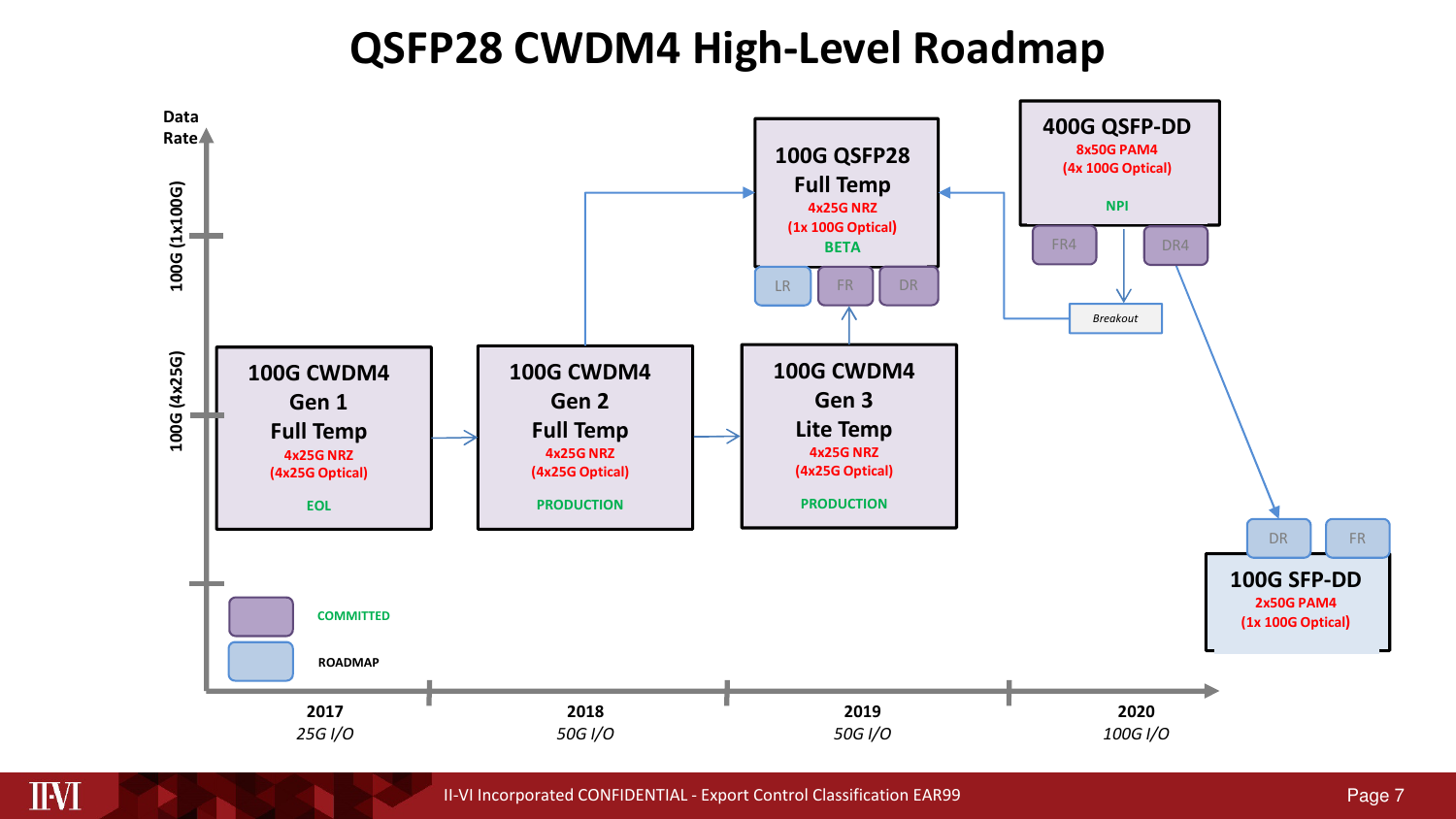### **QSFP28 100G LR4 Transceiver – GEN 2**

Standard <sup>2</sup> 3 <sup>4</sup>

Lite | 5 | 6 | 7 | 8

Extended A B C D<br>
Extended A B C D

**Standard** Limited **Extended** Industrial

Temperature Range

 $8$ 

 $\overline{D}$ 

#### **FTLC1154RDPL**

**LC: 100G product family 1: DFB laser type, OOK EML/DML Tx - STD Rx 1: 4 optical channels (MUX/DEMUX) 5: QSFP28 form factor 4: Product Generation 2.0R: 103.1 Gb/s EthernetD: 4x25G LAN-WDM P: Flat top (no heatsink), pull-tab releaseL: Straight LC receptacles**

**FT: Finisar transceiver**

#### **PRODUCT BASICS**

- QSFP28 module form factor, per SFF-8665  $\bullet$
- $\bullet$  Standard interfaces defined by IEEE 802.3bm
	- 4x25G/28G LAN-WDM optical architecture
	- 4x25G/28G retimed electrical I/O (IEEE CAUI-4) -
- $\bullet$ 10km reach on SMF (2km reach for Lite)
- $\bullet$ Maximum power dissipation < 3.5W for Limited and C-Temp
- $\bullet$ Maximum power dissipation < 5W for E-Temp, I-Temp
- $\bullet$  Operating case temperature ranges:
	- C-Temp: 0°C to 70°C
	- Lim Temp: 15C to 60°C
	- Ext Temp: -20C to 85°C-
	- Ind Temp: -40C to 85°C
- I2C management interface (same as QSFP+)  $\bullet$
- $\bullet$ Adaptive CTLE; Does not require FEC on the host

#### **COMPETITIVE ADVANTAGES**

- Finisar BH DFB and PIN arrays to ensure high quality optics  $\bullet$
- $\bullet$ Very high volume manufacturing
- $\bullet$ Full digital diagnostics capability
- $\bullet$ Lower power consumption; Available in single and dual rate

#### **AVAILABILITY**

 Production Released (Ext. and Ind Temp Prod. Release May, 2020) •



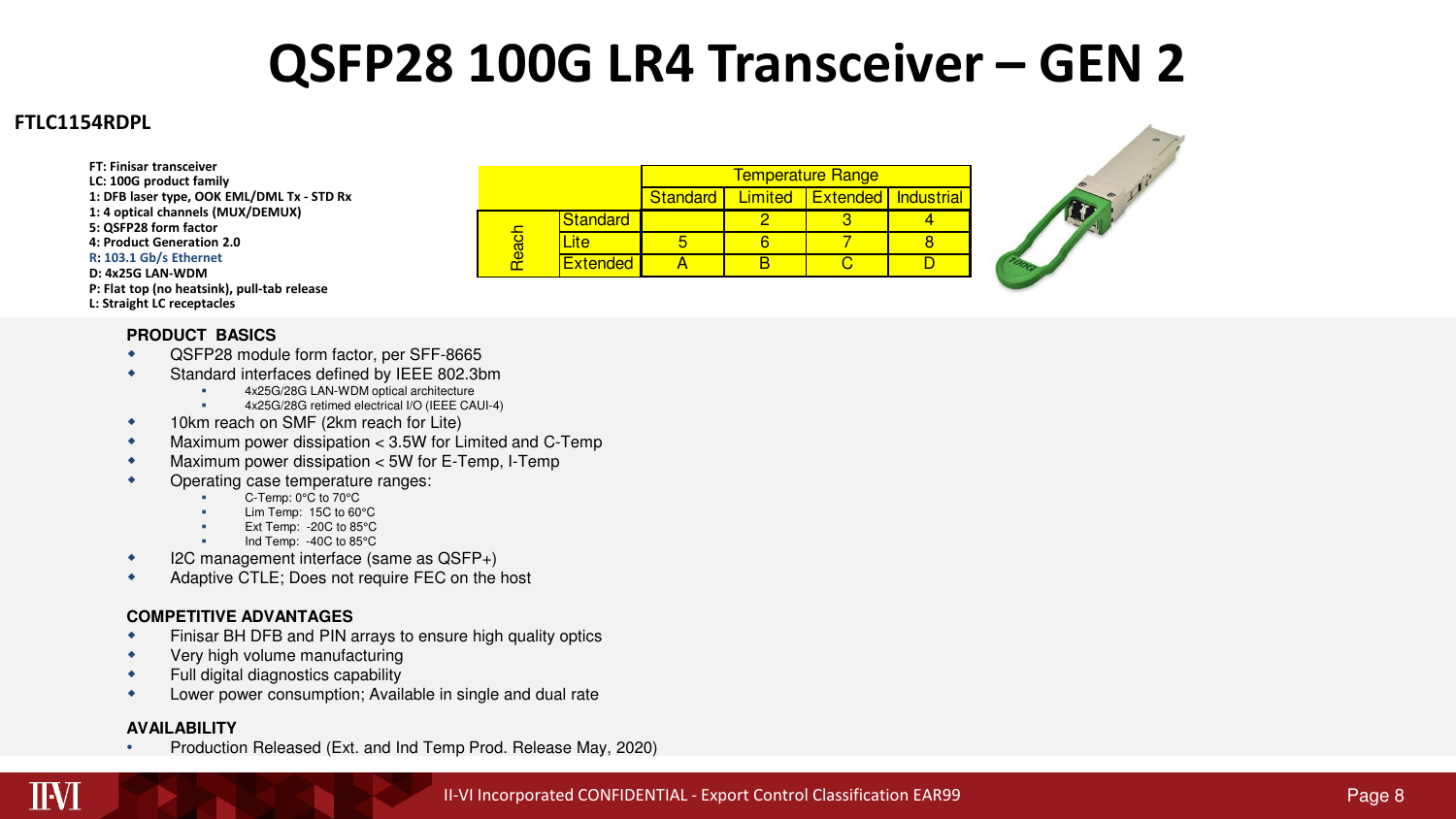# **QSFP28 100G DR/FR Transceiver**



#### **PRODUCT BASICS**

-

-

- QSFP28 module form factor, per SFF-8665  $\bullet$
- $\bullet$  100G PAM4 DR serial lane interface per IEEE 802.3cd & 100G Lambda MSA
	- 1x100G Optical architecture
	- 4x25G retimed electrical I/O (IEEE CAUI-4)
- $\bullet$ 2km reach on SMF (500m reach for DR)
- $\bullet$ Maximum power dissipation < 4.5W for Limited and C-Temp
- $\bullet$  Operating case temperature ranges:
	- C-Temp: 0°C to 70°C
	- Lim Temp: 15C to 60°C
- I2C management interface (same as QSFP+) ٠

#### **COMPETITIVE ADVANTAGES**

- Finisar BH DFB and PIN arrays to ensure high quality optics  $\bullet$
- $\bullet$ Very high volume manufacturing
- $\bullet$ Full digital diagnostics capability
- $\bullet$ Lower power consumption; Available in single and dual rate

#### **AVAILABILITY**

IIVI

- Beta Release: Now •
- Production Release: May, 2020•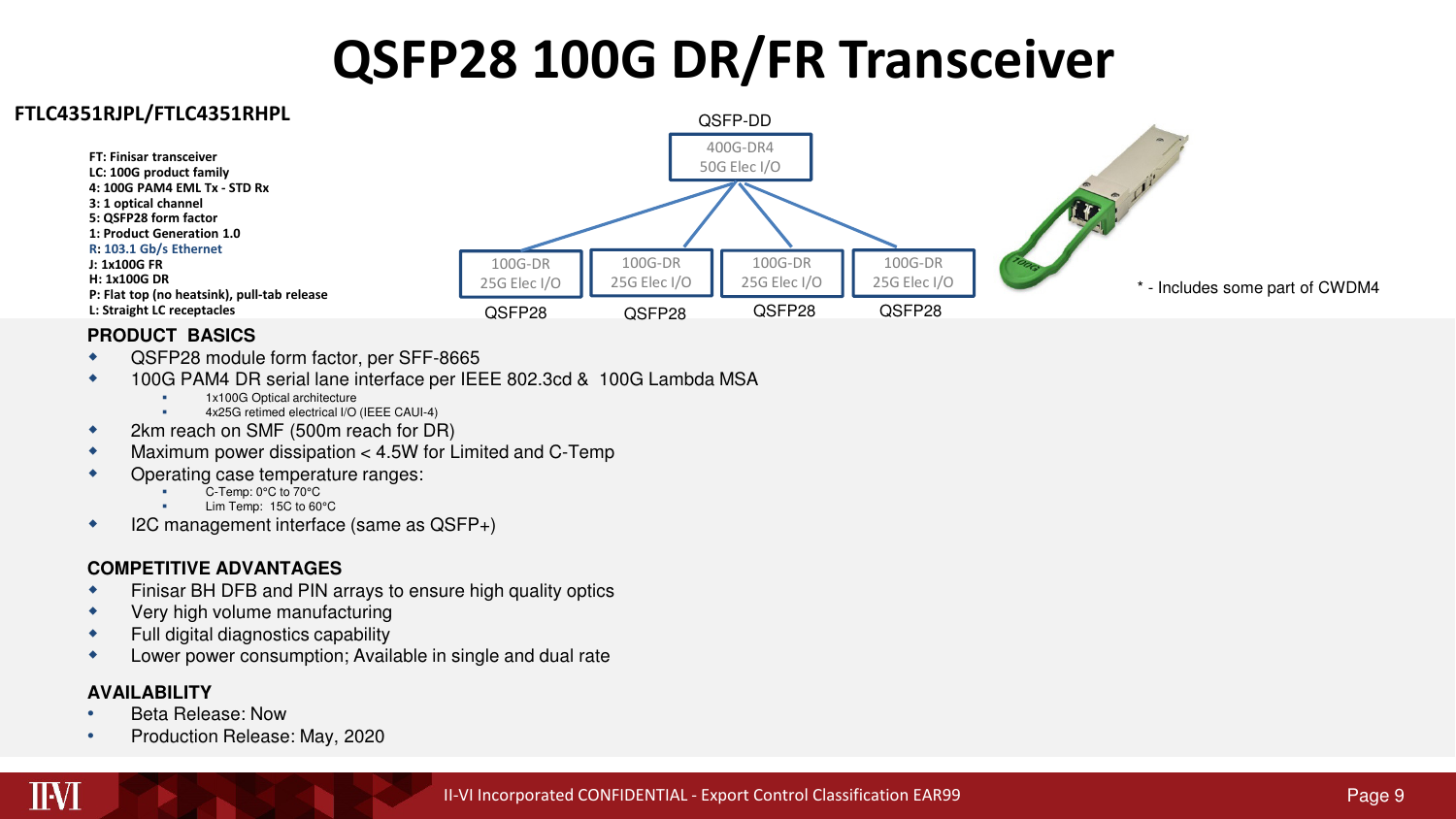### **QSFP28 Longwave NPI Schedule**

-**LW Modules currently in NPI**

| <b>NPI Products</b>                  |                                             |                                                                                                                             |                                                                 |                                                 |                                                                 |  |
|--------------------------------------|---------------------------------------------|-----------------------------------------------------------------------------------------------------------------------------|-----------------------------------------------------------------|-------------------------------------------------|-----------------------------------------------------------------|--|
| <b>100G QSFP28 Modules</b>           |                                             |                                                                                                                             |                                                                 |                                                 |                                                                 |  |
| <b>PRODUCT PART</b><br><b>NUMBER</b> | <b>SHORT</b><br><b>DESCRIPTION</b>          | <b>DESCRIPTION</b>                                                                                                          | <b>ALPHA</b><br><b>PROTOTYPE</b><br>AVAILABILITY <sup>(1)</sup> | <b>BETA UNIT</b><br>AVAILABILITY <sup>(2)</sup> | <b>PRODUCTION</b><br><b>UNIT</b><br>AVAILABILITY <sup>(3)</sup> |  |
| FTLC4351RJPL                         | <b>1x100G FR</b><br><b>2KM 100G OSFP28</b>  | 1x100G FR DFB, 1x28G PIN, 100G-FR, 100Gb/s,<br>RoHS, single mode, OSFP28, 3.3V, 4.5W, 0/70°C<br>operation, 2km              | N/A                                                             | <b>Now</b>                                      | <b>May-20</b>                                                   |  |
| FTLC4351RHPL                         | <b>1x100GDR</b><br>500M 100G QSFP28         | 1x100G FR DFB, 1x28G PIN, 100G-FR, 100Gb/s,<br>RoHS, single mode, QSFP28, 3.3V, 4.5W, 0/70°C<br>operation, 500m             | N/A                                                             | <b>Now</b>                                      | $May-20$                                                        |  |
| FTLC4352RJPL                         | <b>1x100G FR</b><br><b>2KM 100G QSFP28</b>  | 1x100G FR DFB, 1x28G PIN, 100G-FR, 100Gb/s,<br>RoHS, single mode, QSFP28, 3.3V, 4.5W, 0/70°C<br>operation, 2km, Gen 2       | N/A                                                             | $Sep-20$                                        | Jan-21                                                          |  |
| FTLC4352RHPL                         | <b>1x100GDR</b><br>500M 100G OSFP28         | 1x100G DR DFB, 1x28G PIN, 100G-FR, 100Gb/s,<br>RoHS, single mode, QSFP28, 3.3V, 4.5W, 0/70°C<br>operation, 500m, Gen 2      | N/A                                                             | <b>Sep-20</b>                                   | Jan-21                                                          |  |
| FTLC4352RKPL                         | <b>1x100GLR</b><br>500M 100G OSFP28         | 1x100G LR DFB, 1x28G PIN, 100G-FR, 100Gb/s,<br>RoHS, single mode, QSFP28, 3.3V, 4.5W, 0/70°C<br>operation, 10km, Gen 2      | N/A                                                             | <b>Sep-20</b>                                   | Jan-21                                                          |  |
| FTLC1154RDPL4                        | 4x25G LR4, I-Temp<br>10KM 100G QSFP28 Gen2  | 4x25G LR4 DFB, 4x28G PIN, 100G-LR4, 112Gb/s,<br>RoHS, single mode, OSFP28, 3.3V, 4.5W, -40/85°C<br>operation, 10km, Gen2    | N/A                                                             | <b>Now</b>                                      | <b>May-20</b>                                                   |  |
| FTLC1155RGPL4                        | 4x25G CWDM4, I-Temp<br>2KM 100G QSFP28 Gen2 | 4x25G CWDM DFB, 4x28G PIN, 100G-CWDM4,<br>100Gb/s, RoHS, single mode, QSFP28, 3.3V, 4.5W, -<br>40/85°C operation, 2km, Gen2 | N/A                                                             | <b>Now</b>                                      | <b>May-20</b>                                                   |  |
| <b>FTLC1156RDPLx</b>                 | <b>4x25G LR4</b><br>10KM 100G QSFP28 Gen3   | 4x25G LR4 DFB, 4x28G PIN, 100G-LR4, 103Gb/s,<br>RoHS, single mode, QSFP28, 3.3V, 3.5W, 0/70°C<br>loperation, 10km, Gen3     | N/A                                                             | <b>Aug-20</b>                                   | <b>Dec-20</b>                                                   |  |
| FTLC1156RDPLA,B                      | <b>4x25G LR4</b><br>20KM 100G QSFP28 Gen3   | 4x25G LR4 DFB, 4x28G PIN, 100G-LR4, 103Gb/s,<br>RoHS, single mode, QSFP28, 3.3V, 3.5W, 0/70°C<br>operation, 20km, Gen3      | N/A                                                             | <b>Aug-20</b>                                   | <b>Dec-20</b>                                                   |  |
| FTLC1156SDPL                         | <b>4x28G LR4</b><br>10KM 100G QSFP28 Gen3   | 4x28G LR4 DFB, 4x28G PIN, 100G-LR4, 112Gb/s,<br>RoHS, single mode, QSFP28, 3.3V, 3.5W, 0/70°C<br>operation, 10km, Gen3      | N/A                                                             | <b>Aug-20</b>                                   | <b>Dec-20</b>                                                   |  |